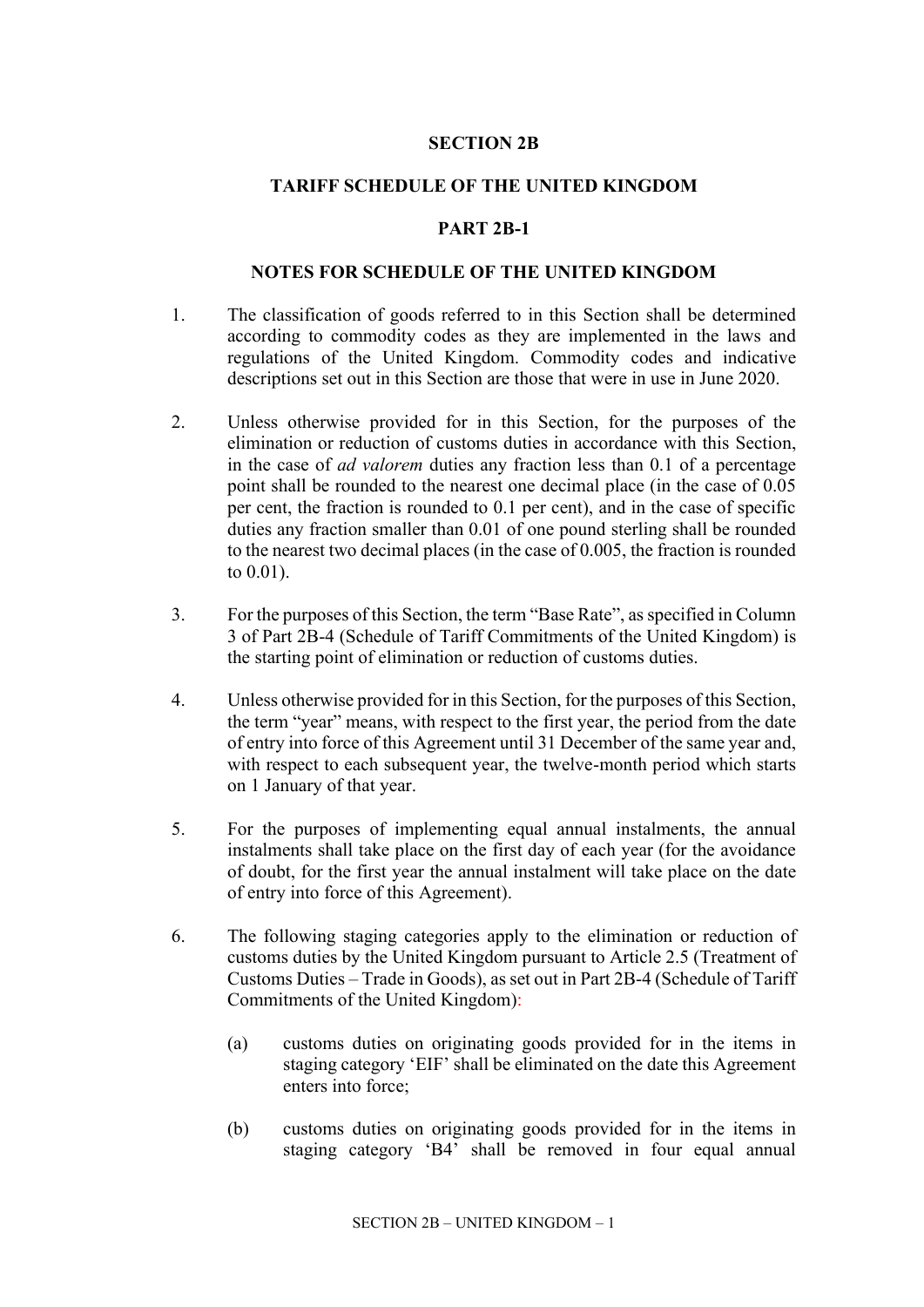instalments beginning on the date of entry into force of this Agreement, and such goods shall be free of customs duty from 1 January of year four;

- (c) customs duties on originating goods provided for in the items in staging category 'B5' shall be removed in five equal annual instalments beginning on the date of entry into force of this Agreement, and such goods shall be free of customs duty from 1 January of year five;
- (d) customs duties on originating goods provided for in the items in staging category 'B6' shall be removed in six equal annual instalments beginning on the date of entry into force of this Agreement, and such goods shall be free of customs duty from 1 January of year six;
- (e) customs duties on originating goods provided for in the items in staging category 'B8' shall be removed in eight equal annual instalments beginning on the date of entry into force of this Agreement, and such goods shall be free of customs duty from 1 January of year eight;
- (f) customs duties on originating goods provided for in the items in staging category 'B9' shall be removed in nine equal annual instalments beginning on the date of entry into force of this Agreement, and such goods shall be free of customs duty from 1 January of year nine;
- (g) customs duties on originating goods provided for in the items in staging category 'C11' shall remain at the applicable base rate set out in Part 2B-4 (Schedule of Tariff Commitments of the United Kingdom) from the date of entry into force of this Agreement until 31 December of year ten, and such goods shall be free of customs duty from 1 January of year eleven; and
- (h) customs duties on originating goods provided for in the items in staging category 'E' shall remain at the applicable base rate set out in Part 2B-4 (Schedule of Tariff Commitments of the United Kingdom).
- 7. Originating goods provided for in the items with the note 'TRQ' in the Column headed 'Notes' in Part 2B-4 (Schedule of Tariff Commitments of the United Kingdom) shall be subject to the corresponding tariff rate quota set out in Part 2B-2 (Tariff Rate Quotas of the United Kingdom).
- 8. Originating goods provided for in the items with the note 'PSS' in the Column headed 'Notes' in Part 2B-4 (Schedule of Tariff Commitments: United Kingdom) may be subject to the corresponding product specific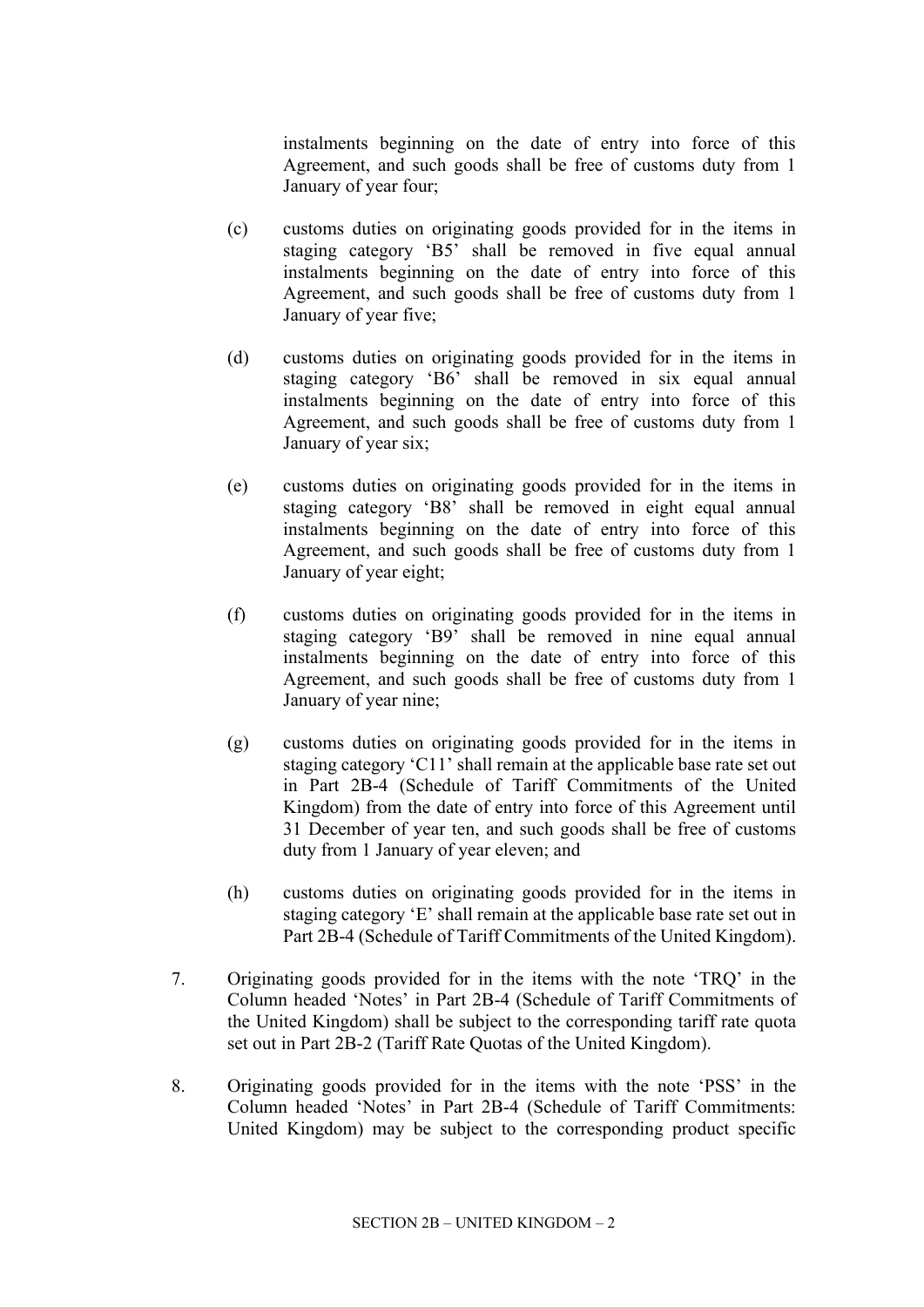safeguard measures set out in Part 2B-3 (Product Specific Safeguard Measures).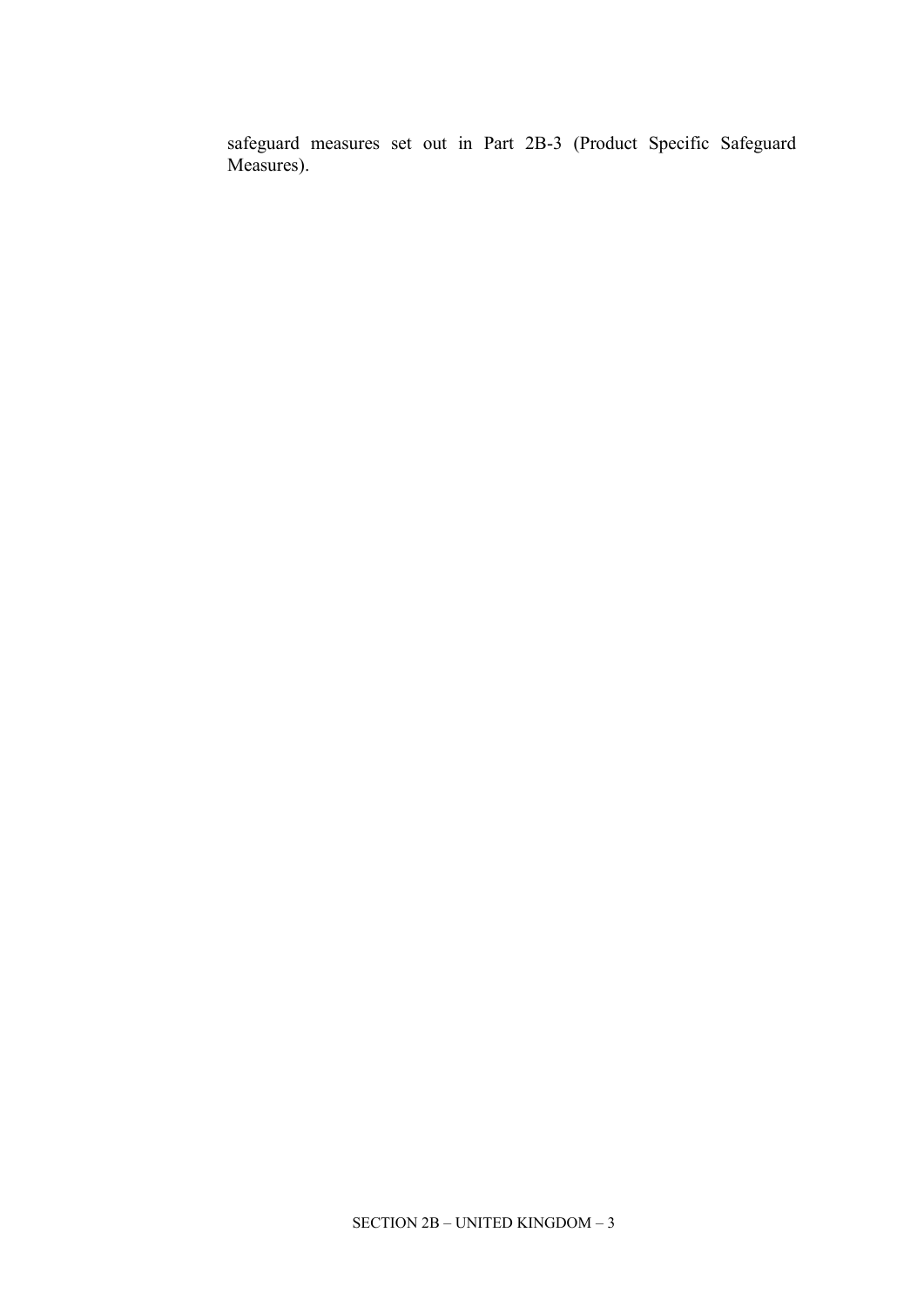## **PART 2B-2**

# **TARIFF RATE QUOTAS OF THE UNITED KINGDOM**

### **Subsection 2B-2-1: General Provisions**

- 1. This Part sets out the tariff rate quotas ("TRQs") that the UK shall apply from the date of entry into force of this Agreement to certain originating goods of Australia.
- 2. The products covered by each TRQ set out in Subsection 2B-2-2 (Product Treatment) are informally identified in the title to the paragraph setting out the TRQ. These titles are included solely to assist readers in understanding this Part and shall not alter or supersede the coverage established through the identification of covered commodity codes in Subsection 2B-2-2 (Product Treatment).
- 3. For the purposes of this Part, the term "metric tonnes" shall be abbreviated as "MT".
- 4. Australia shall allocate the TRQs provided for in Subsection 2B-2-2 (Product Treatment) to exporters or producers by issuing TRQ certificates up to the relevant quantity for each TRQ, in accordance with the procedures set out in this Section. The United Kingdom shall manage each TRQ in accordance with its laws and regulations, on the basis of the TRQ certificates issued by Australia for each export consignment.
- 5. A TRQ certificate for a TRQ must include the following information as a minimum:
	- (a) exporter's name and address;
	- (b) importer's name and address;
	- (c) a description of the good(s);
	- (d) quantity (alongside unit of measure); and
	- (e) validity period of TRQ certificate
- 6. Where this Agreement enters into force during a year, the TRQ quantities shall be pro-rated and calculated as a proportion of the annual TRQ quantity equal to the number of days remaining in the year.
- 7. Australia shall notify the United Kingdom of the identity of any body authorised to issue TRQ certificates and the format of the TRQ certificate used by Australia for the certification of TRQs.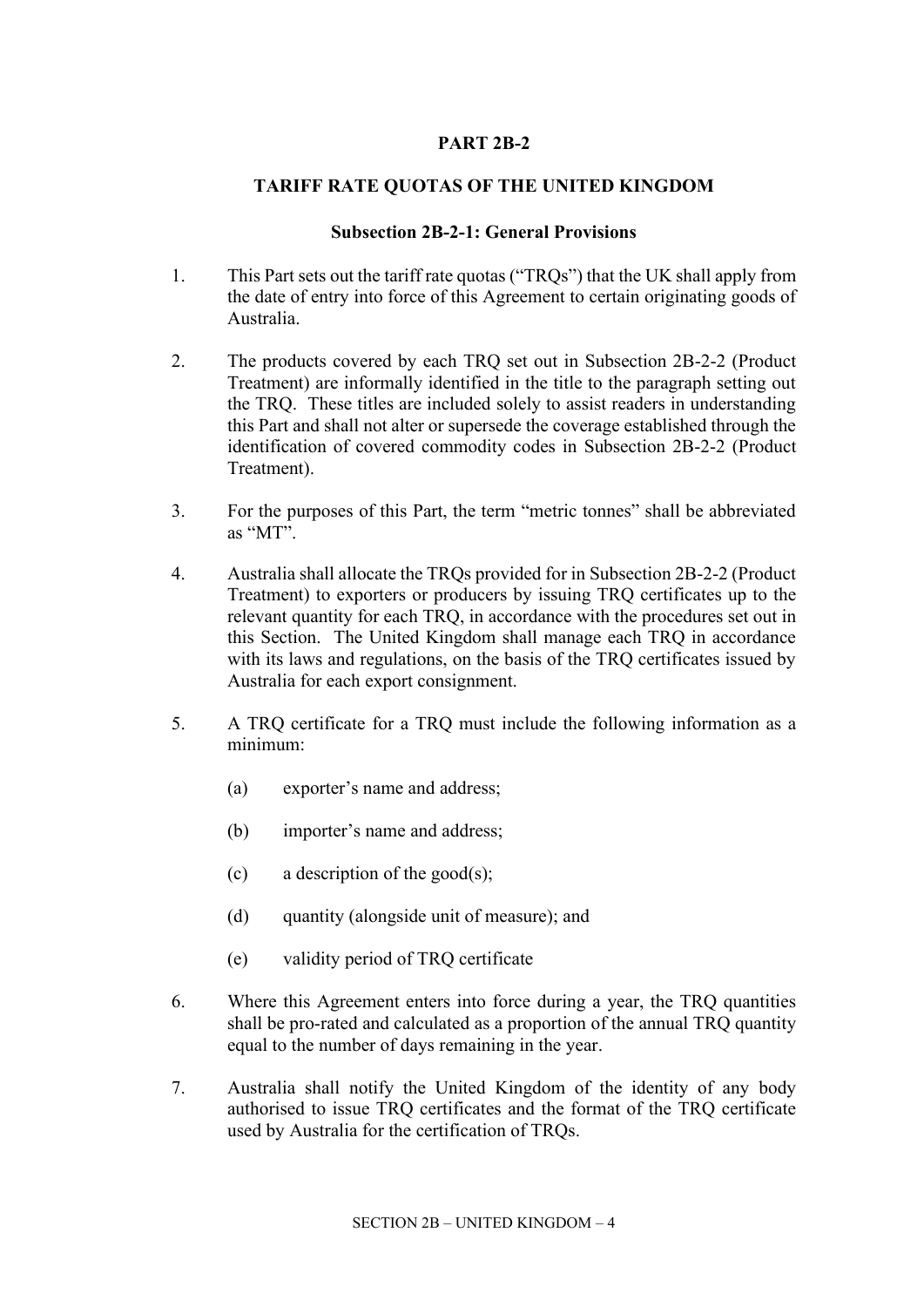- 8. The Parties shall take reasonable measures to avoid any counterfeiting of TRQ certificates.
- 9. If a matter arises concerning the application or administration of TRQs or any related matter, a Party may make a written request to the other Party to:
	- (a) hold a meeting of the Trade in Goods Committee;
	- (b) respond to specific questions; or
	- (c) provide information relating to the application or administration of TRQs.
- 10. A Party receiving a written request under paragraph 9 shall, to the extent permitted by its laws and regulations, respond to the request as soon as practicable and in any event within 14 days of receipt of the request, provided that a request under subparagraph 9(b) or subparagraph 9(c) is reasonable and proportionate to the matter.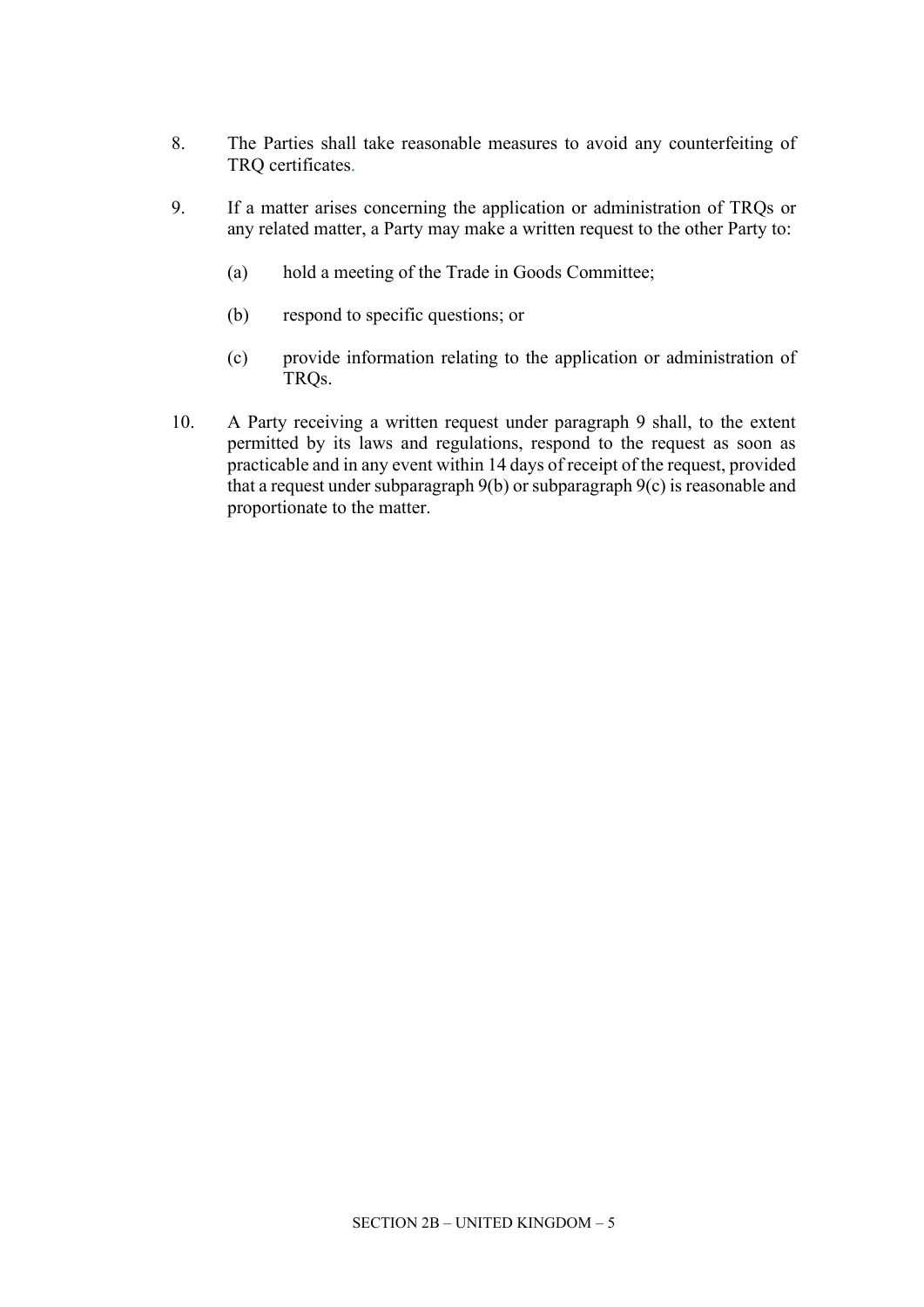### **Subsection 2B-2-2: Product Treatment**

## **TRQ 1 – Beef**

1. The aggregate quantity of originating goods of Australia described in paragraph 2 that shall be permitted to enter the United Kingdom free of customs duty in a particular year is specified below:

| Year           | <b>Quantity (MT)</b> |
|----------------|----------------------|
|                |                      |
|                | 35,000               |
| $\overline{2}$ | 43,333               |
| 3              | 51,667               |
| $\overline{4}$ | 60,000               |
| 5              | 68,333               |
| 6              | 76,667               |
| $\mathcal{I}$  | 85,000               |
| 8              | 93,333               |
| 9              | 101,667              |
| 10             | 110,000              |

2. The commodity codes to which TRQ 1 applies are:

0201; 0202; 0206.10.95; 0206.29.91; 0210.20; 0210.99.51; 0210.99.59; 1602.50; 1602.90.61; 1602.90.69.

- 3. The out-of-quota customs duty rate on an originating good described in paragraph 2 entering the United Kingdom shall be subject to staging category 'C11' as described in Part 2B-1 (Notes for Schedule of the United Kingdom).
- 4. From year 11 until the end of year 15, originating goods described in paragraph 2 entering the United Kingdom may be subject to a product specific safeguard measure, as set out in Subsection 2B-3-2.

## **TRQ 2 – Sheep Meat**

1. Subject to paragraph 5, the aggregate quantity of originating goods of Australia described in paragraph 2 that shall be permitted to enter the United Kingdom free of customs duty in a particular year (the "TRQ 2 Quantity") is specified below:

| Year | <b>Quantity (MT)</b> |
|------|----------------------|
|      | 25,000               |
|      | 30,556               |
|      | 36,111               |
|      |                      |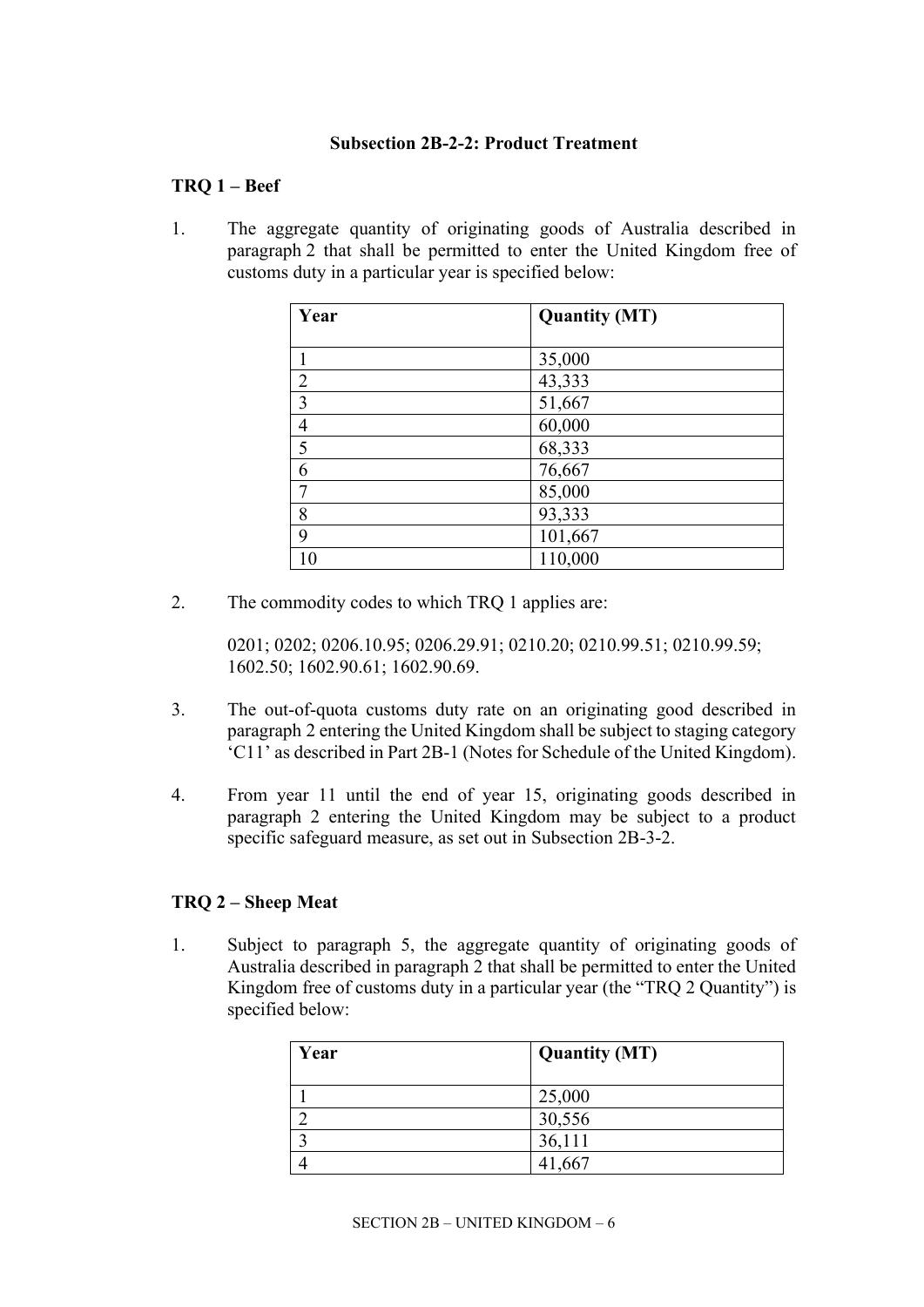| 47,222 |
|--------|
| 52,778 |
| 58,333 |
| 63,889 |
| 69,444 |
| 75,000 |

2. The commodity codes to which TRQ 2 applies are:

0204.10; 0204.21; 0204.22; 0204.23; 0204.30; 0204.41; 0204.42; 0204.43; 0210.99.21; 0210.99.29; 1602.90.91.

- 3. The out-of-quota customs duty rate on an originating good described in paragraph 2 entering the United Kingdom shall be subject to staging category 'C11' as described in Part 2B-1 (Notes for Schedule of the United Kingdom).
- 4. From year 11 until the end of year 15, originating goods described in paragraph 2 entering the United Kingdom may be subject to a product specific safeguard measure, as set out in Subsection 2B-3-2 (Product Specific Safeguard Measures).
- 5. If:
	- (a) in any two consecutive years, excluding any year in which the TRQ 2 Quantity is reduced in accordance with this paragraph, the aggregate quantity of originating goods imported under TRQ 2 in a year is equal to or greater than 95% of the TRQ 2 Quantity; and
	- (b) no goods to which TRQ 2 applies have been subject to a bilateral safeguard measure, as defined in Article 1 of Chapter 3 (Definitions – Trade Remedies), during the two consecutive year period,

the TRQ 2 Quantity in only the following year shall be reduced by 25%.

## **TRQ 3 – Milk, Cream, Yoghurt and Whey**

1. The aggregate quantity of originating goods of Australia described in paragraph 2 that shall be permitted to enter the United Kingdom free of customs duty in a particular year is specified below:

| Year | <b>Quantity (MT)</b> |
|------|----------------------|
|      | 20,000               |
|      | 20,000               |
|      | 20,000               |
|      | 20,000               |
|      | 20,000               |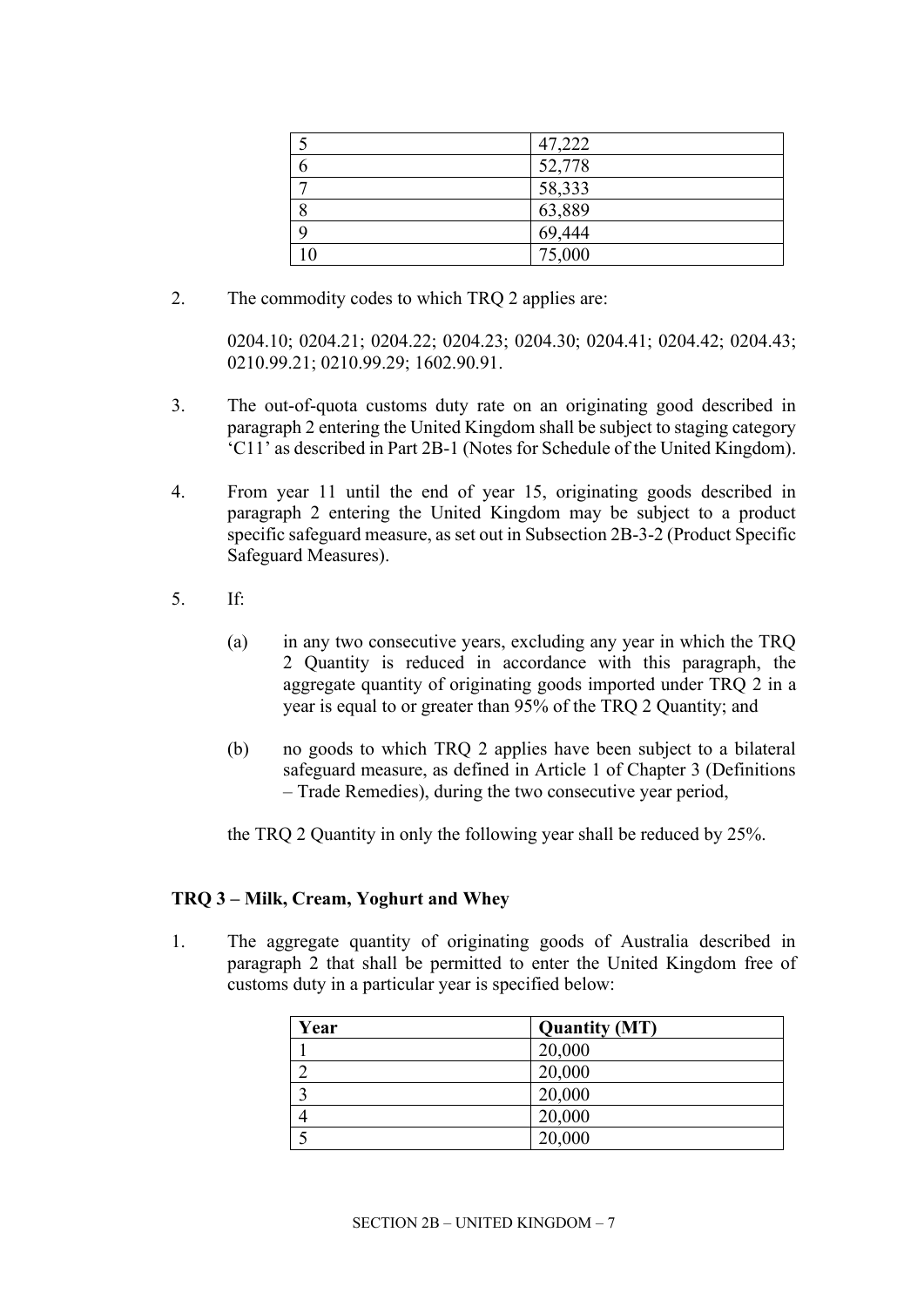2. The commodity codes to which TRQ 3 applies are:

0401; 0402; 0403; 0404 (excluding 0404.10.48).

3. The out-of-quota customs duty rate on an originating good described in paragraph 2 entering the United Kingdom shall be subject to staging category 'B6' as described in Part 2B-1 (Notes for Schedule of the United Kingdom).

## **TRQ 4 - Butter**

1. The aggregate quantity of originating goods of Australia described in paragraph 2 that shall be permitted to enter the United Kingdom free of customs duty in a particular year is specified below:

| Year | <b>Quantity (MT)</b> |
|------|----------------------|
|      | 5,500                |
|      | 7,000                |
|      | 8,500                |
|      | 10,000               |
|      | 11,500               |

2. The commodity code to which TRQ 4 applies is:

0405.

3. The out-of-quota customs duty rate on an originating good described in paragraph 2 entering the United Kingdom shall be subject to staging category 'B6' as described in Part 2B-1 (Notes for Schedule of the United Kingdom).

#### **TRQ 5 - Cheese and Curd**

1. The aggregate quantity of originating goods of Australia described in paragraph 2 that shall be permitted to enter the United Kingdom free of customs duty in a particular year is specified below:

| Year | <b>Quantity (MT)</b> |
|------|----------------------|
|      | 24,000               |
|      | 30,000               |
|      | 36,000               |
|      | 42,000               |
|      | 48,000               |

2. The commodity code to which TRQ 5 applies is:

0406.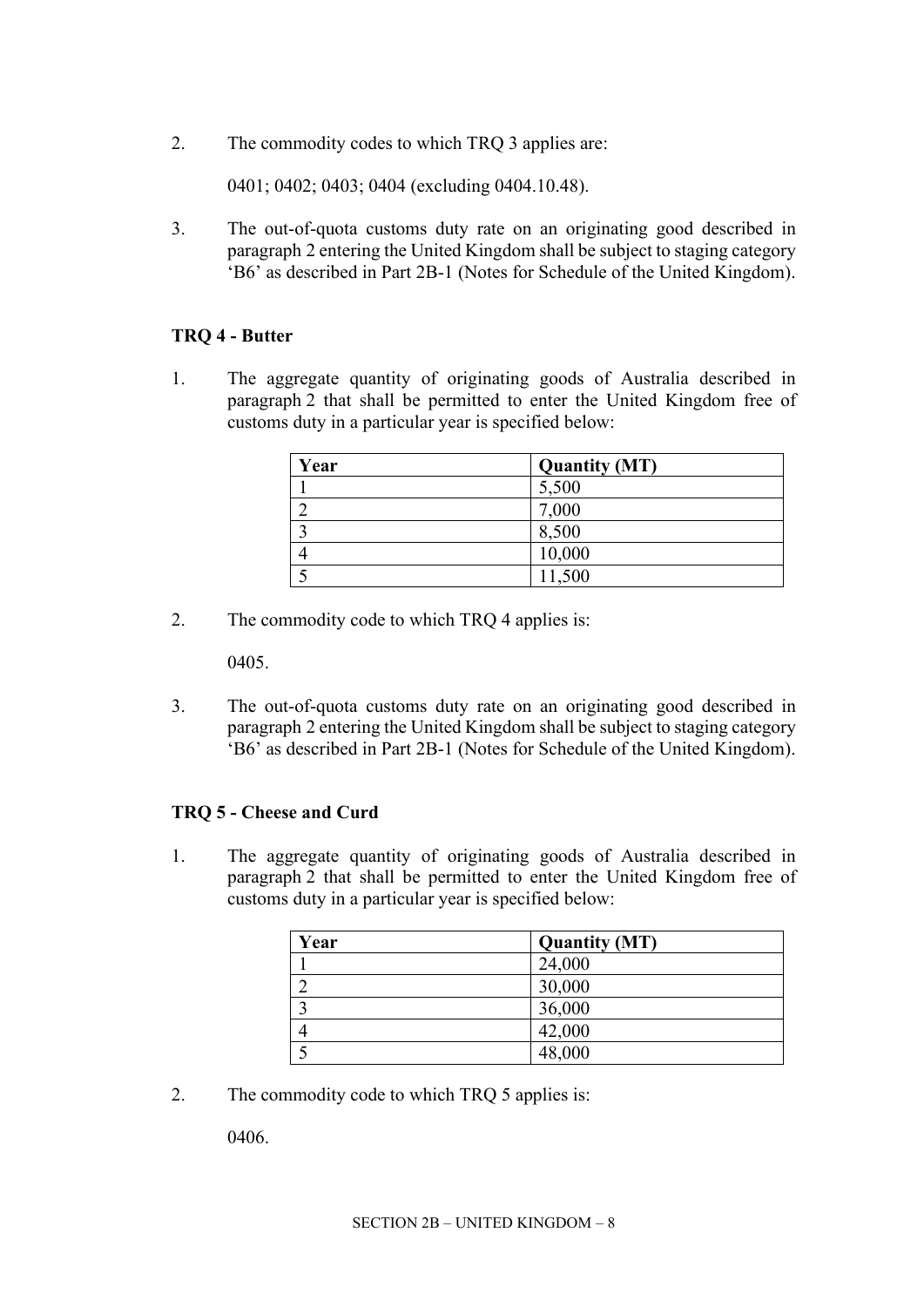3. The out-of-quota customs duty rate on an originating good described in paragraph 2 entering the United Kingdom shall be subject to staging category 'B6' as described in Part 2B-1 (Notes for Schedule of the United Kingdom).

## **TRQ 6 – Wheat and Meslin**

1. The aggregate quantity of originating goods of Australia described in paragraph 2 that shall be permitted to enter the United Kingdom free of customs duty in a particular year is specified below:

| Year | <b>Quantity (MT)</b> |
|------|----------------------|
|      | 80,000               |
|      | 80,000               |
|      | 80,000               |
|      | 80,000               |

2. The commodity code to which TRQ 6 applies is:

1001.99.

3. The out-of-quota customs duty rate on an originating good described in paragraph 2 entering the United Kingdom shall be subject to staging category 'B5' as described in Part 2B-1 (Notes for Schedule of the United Kingdom).

## **TRQ 7 – Barley**

1. The aggregate quantity of originating goods of Australia described in paragraph 2 that shall be permitted to enter the United Kingdom free of customs duty in a particular year is specified below:

| Year | <b>Quantity (MT)</b> |
|------|----------------------|
|      | 7,000                |
|      | 7,000                |
|      | 7,000                |
|      | 7,000                |

2. The commodity code to which TRQ 7 applies is:

1003.90.

3. The out-of-quota customs duty rate on an originating good described in paragraph 2 entering the United Kingdom shall be subject to staging category 'B5' as described in Part 2B-1 (Notes for Schedule of the United Kingdom).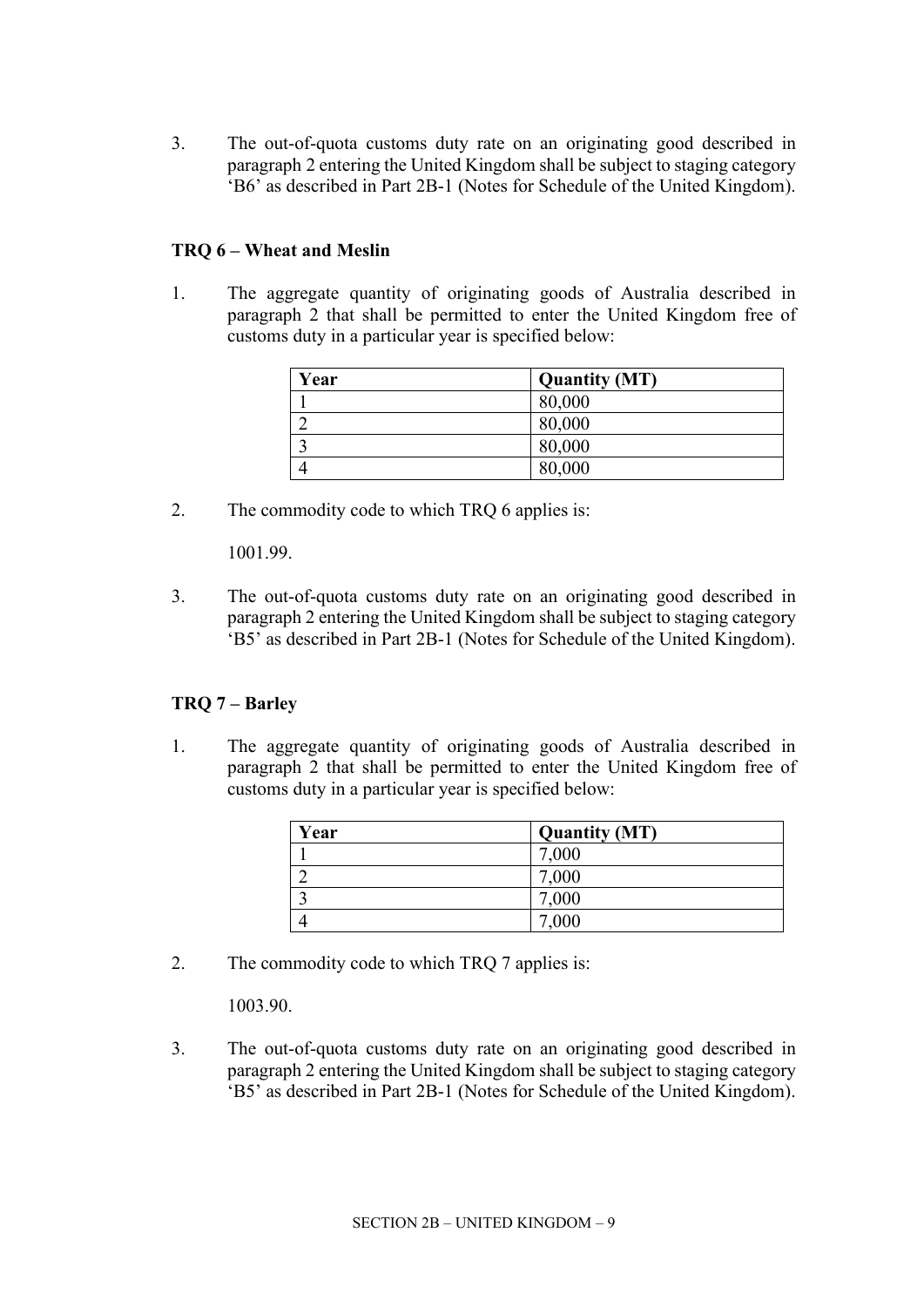## **TRQ 8 - Long Grained Rice**

- 1. The aggregate quantity of originating goods of Australia described in paragraph 2 that shall be permitted to enter the United Kingdom free of customs duty is 1,000 MT per year.
- 2. The commodity codes to which TRQ 8 applies are:

1006.30.25; 1006.30.27; 1006.30.46; 1006.30.48; 1006.30.65; 1006.30.67; 1006.30.96; 1006.30.98.

3. The out-of-quota customs duty rate on an originating good described in paragraph 2 entering the United Kingdom shall be the base rate for the relevant commodity code outlined in Part 2B-4 (Schedule of Tariff Commitments of the United Kingdom).

### **TRQ 9 – Broken Rice**

1. The aggregate quantity of originating goods of Australia described in paragraph 2 that shall be permitted to enter the United Kingdom free of customs duty in a particular year is specified below:

| Year | <b>Quantity (MT)</b> |
|------|----------------------|
|      | 11,500               |
|      | 11,500               |
|      | 11,500               |
|      | 11,500               |

2. The commodity code to which TRQ 9 applies is:

1006.40.

3. The out-of-quota customs duty rate on an originating good described in paragraph 2 entering the United Kingdom shall be subject to staging category 'B5' as described in Part 2B-1 (Notes for Schedule of the United Kingdom).

# **TRQ 10 – Sugar**

1. The aggregate quantity of originating goods of Australia described in paragraph 2 that shall be permitted to enter the United Kingdom free of customs duty in a particular year is specified below:

| Year | <b>Quantity (MT)</b> |
|------|----------------------|
|      | 80,000               |
|      | 100,000              |
|      | 120,000              |
|      | 140,000              |
|      | 160,000              |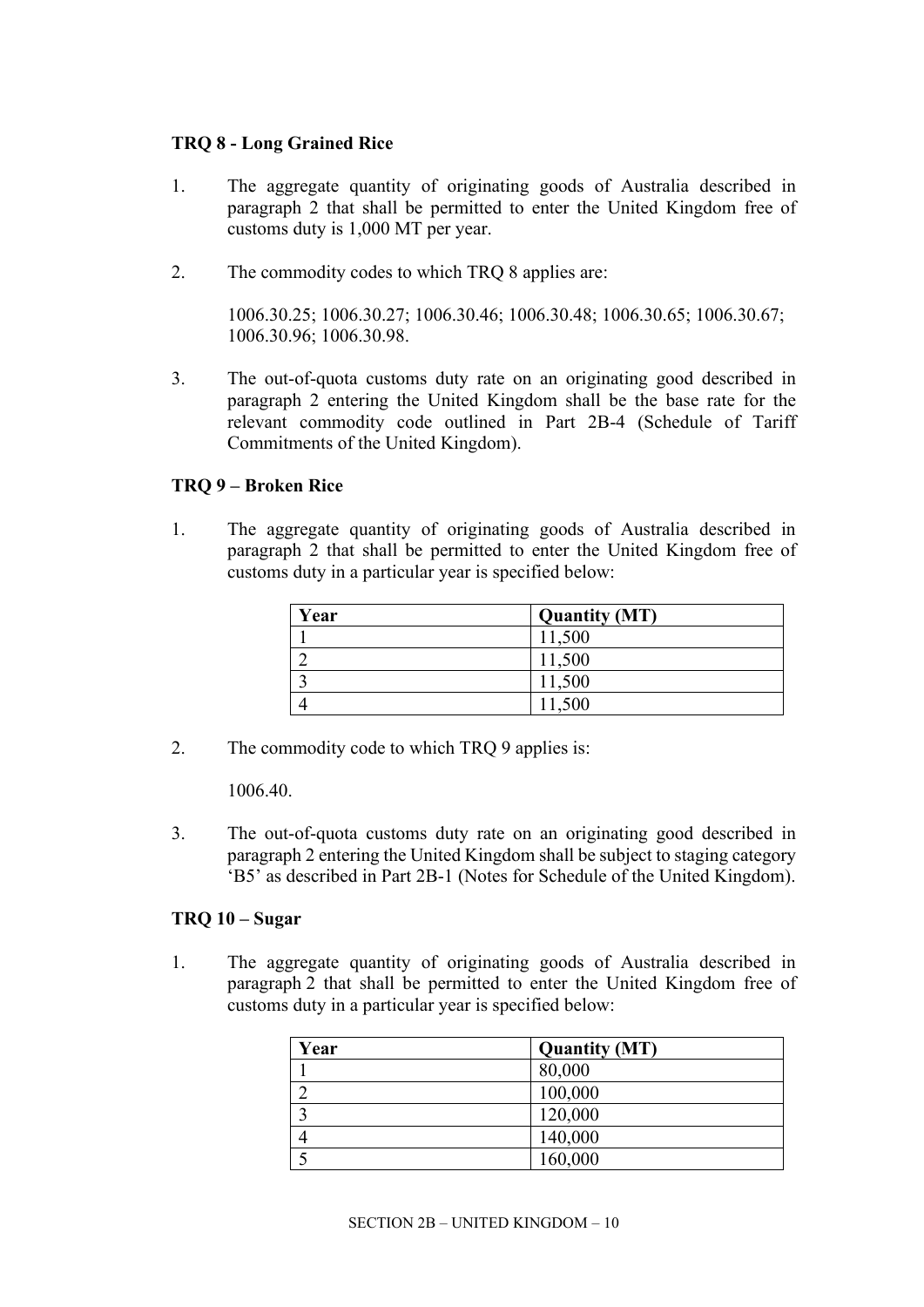|   | 180,000 |
|---|---------|
| - | 200,000 |
|   | 220,000 |

2. The commodity codes to which TRQ 10 applies are:

1701.13; 1701.14; 1701.91; 1701.99.

- 3. The out-of-quota customs duty rate on an originating good described in paragraph 2 entering the United Kingdom shall be subject to staging category 'B9' as described in Part 2B-1 (Notes for Schedule of the United Kingdom).
- 4. For the purposes of TRQ 10 only, the term "year" in paragraph 1 of TRQ 10 and paragraph 6 of Subsection 2B-2-1 (General Provisions) shall mean, with respect to the first year, the period from the date of entry into force of this Agreement until the next 30 September and, with respect to each subsequent year, the twelve-month period which starts on 1 October of that year.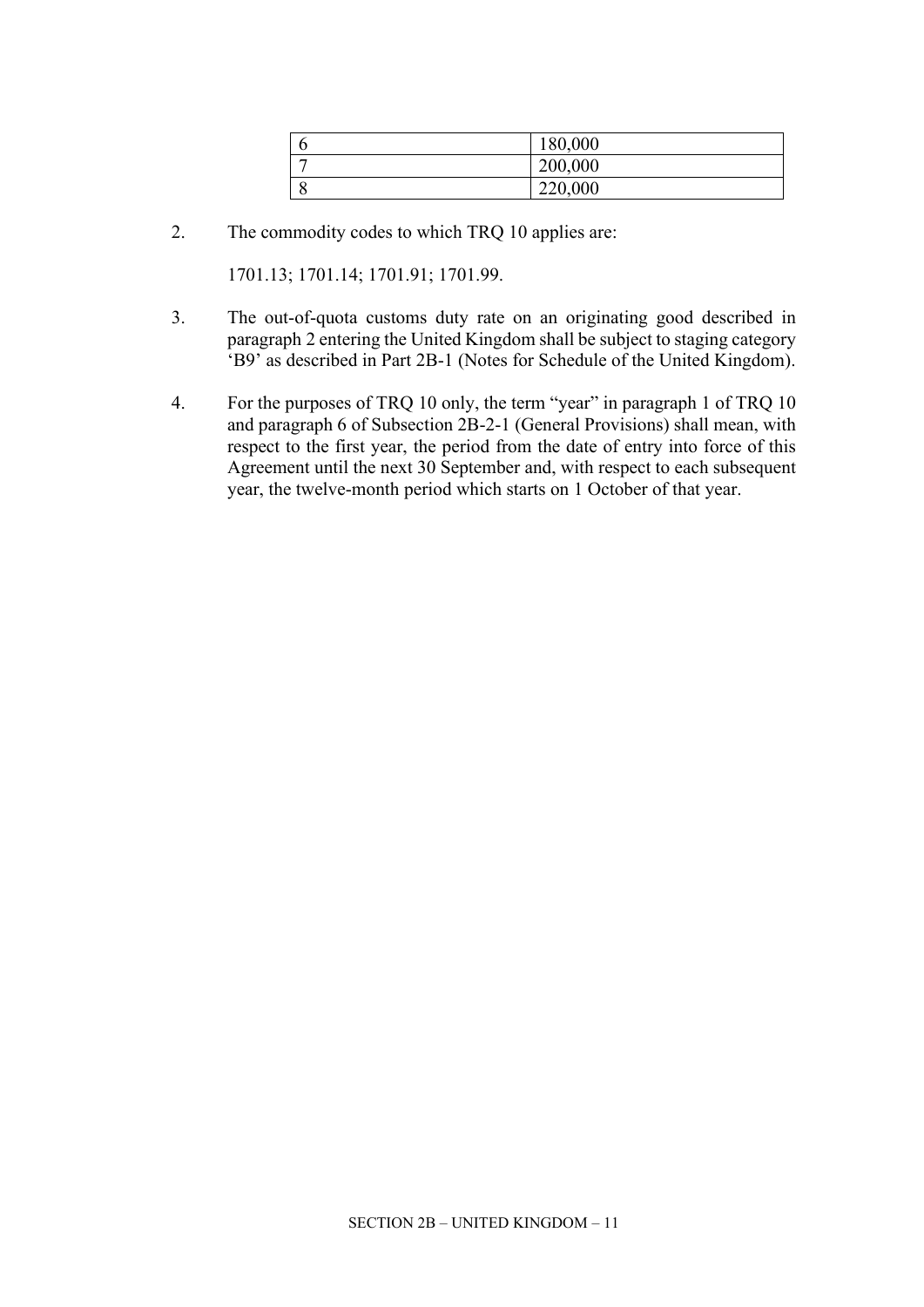## **PART 2B-3**

### **PRODUCT SPECIFIC SAFEGUARD MEASURES**

#### **Subsection 2B-3-1: General Provisions**

- 1. This Part sets out the originating agricultural goods that may be subject to product specific safeguard measures under paragraph 8 of Part 2B-1 (Notes for Schedule of the United Kingdom).
- 2. Notwithstanding Article 2.5 of Chapter 2 (Treatment of Customs Duties Trade in Goods), the United Kingdom may apply a product specific safeguard measure on specific originating agricultural goods provided for in the commodity codes indicated with 'PSS' in column 'Notes' in Part 2B-4 (Schedule of Tariff Commitments of the United Kingdom). The United Kingdom may apply such a product specific safeguard measure only under the conditions set out in this Section 2B and only in accordance with the terms set out in this Section 2B.
- 3. Any product specific safeguard measure applied under Section 2B may be maintained only until the end of the year in which the trigger quantity was exceeded. The application of a product specific safeguard measure in a year does not affect the application of a product specific safeguard measure on the same product in any subsequent year.
- 4. The United Kingdom shall implement any product specific safeguard measure in a transparent manner. The United Kingdom shall, to the extent permitted by its laws and regulations, ensure that the volume of imports of originating agricultural goods referred to in paragraph 1 is published regularly in a manner which is readily accessible to Australian producers and exporters. The United Kingdom shall give notice in writing, including relevant data, to Australia as far in advance of the application of a product specific safeguard measure as may be practicable.
- 5. On request, the United Kingdom shall consult with Australia with respect to the application of a product specific safeguard measure.

#### **Subsection 2B-3-2: Product Treatment**

#### **PSS 1 - Product Specific Safeguard Measure for Beef**

1. From the start of year 11 to the end of year 15, the United Kingdom may increase the *ad valorem* customs duty rate on originating goods provided for in the commodity codes indicated with 'PSS 1' in Column 'Notes' in Part 2B-4 (Schedule of Tariff Commitments of the United Kingdom) ("PSS 1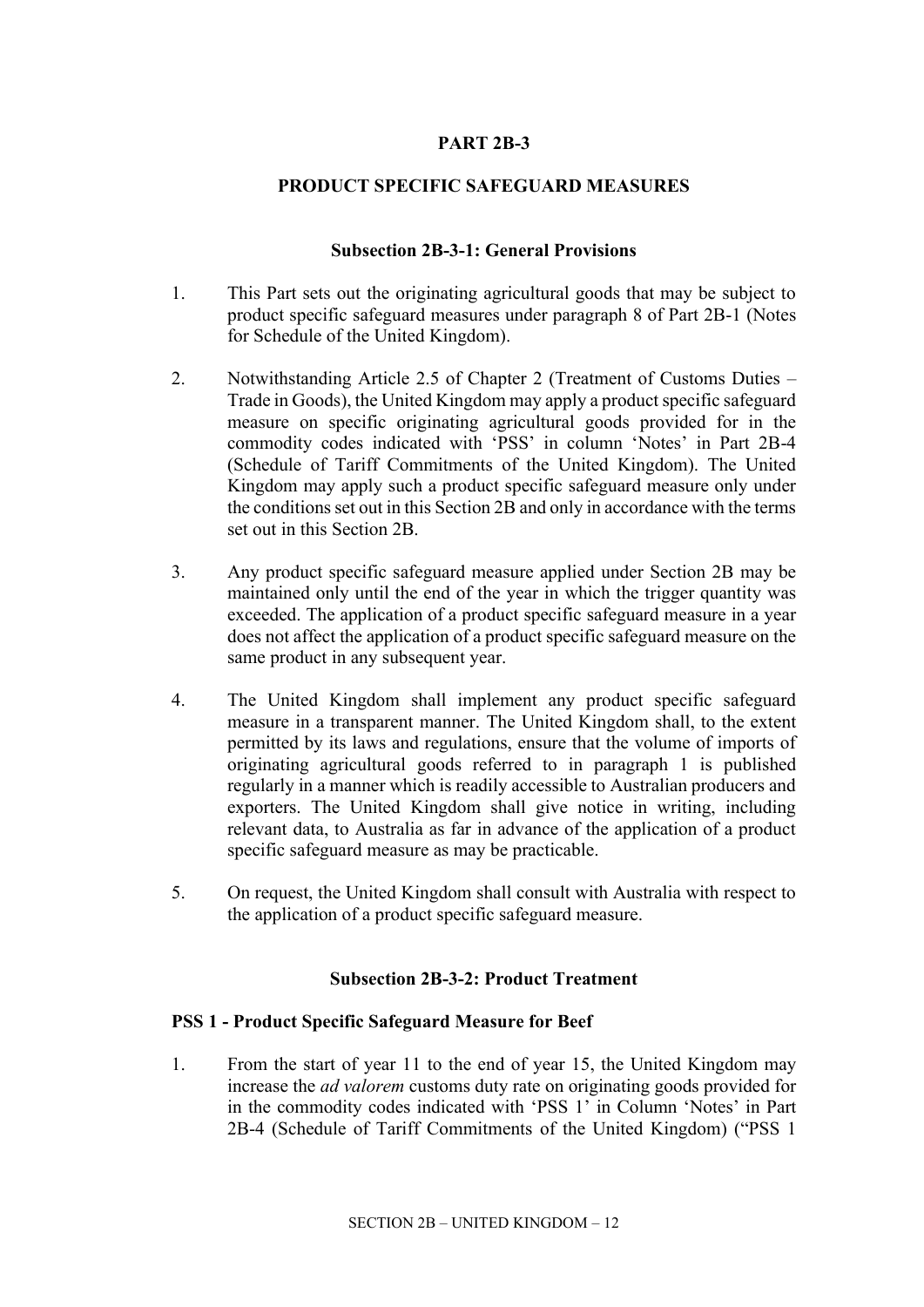goods") to 20 percent if the aggregate quantity of PSS 1 goods imported into the UK in a year exceeds the annual aggregate trigger quantity for that year.

- 2. The annual aggregate trigger quantity for PSS 1 goods is:
	- (a) 122,000 metric tonnes for year 11;
	- (b) 134,000 metric tonnes for year 12;
	- (c)  $146,000$  metric tonnes for year 13;
	- (d) 158,000 metric tonnes for year 14; and
	- (e) 170,000 metric tonnes for year 15.
- 3. For the avoidance of doubt, annual aggregate trigger volumes are calculated based on aggregate imports of originating goods from Australia into the UK of products under the following commodity codes:

0201; 0202; 0206.10.95; 0206.29.91; 0210.20; 0210.99.51; 0210.99.59; 1602.50; 1602.90.61; 1602.90.69.

4. The product specific safeguard measure for beef as set out in this section shall no longer apply from year 16.

#### **PSS 2 - Product Specific Safeguard Measure for Sheep meat**

- 1. From the start of year 11 to the end of year 15, the United Kingdom may increase the *ad valorem* customs duty rate on originating goods provided for in the commodity codes indicated with 'PSS 2' in Column 'Notes' in Part 2B-4 (Schedule of Tariff Commitments of the United Kingdom) ("PSS 2 goods") to 20 percent if the aggregate quantity of PSS 2 goods imported into the UK in a year exceeds the annual aggregate trigger quantity for that year.
- 2. Subject to paragraph 5, the annual aggregate trigger quantity for PSS 2 goods is:
	- (a) 85,000 metric tonnes for year 11;
	- (b) 95,000 metric tonnes for year 12;
	- (c)  $105,000$  metric tonnes for year 13;
	- (d) 115,000 metric tonnes for year 14; and
	- (e) 125,000 metric tonnes for year 15;